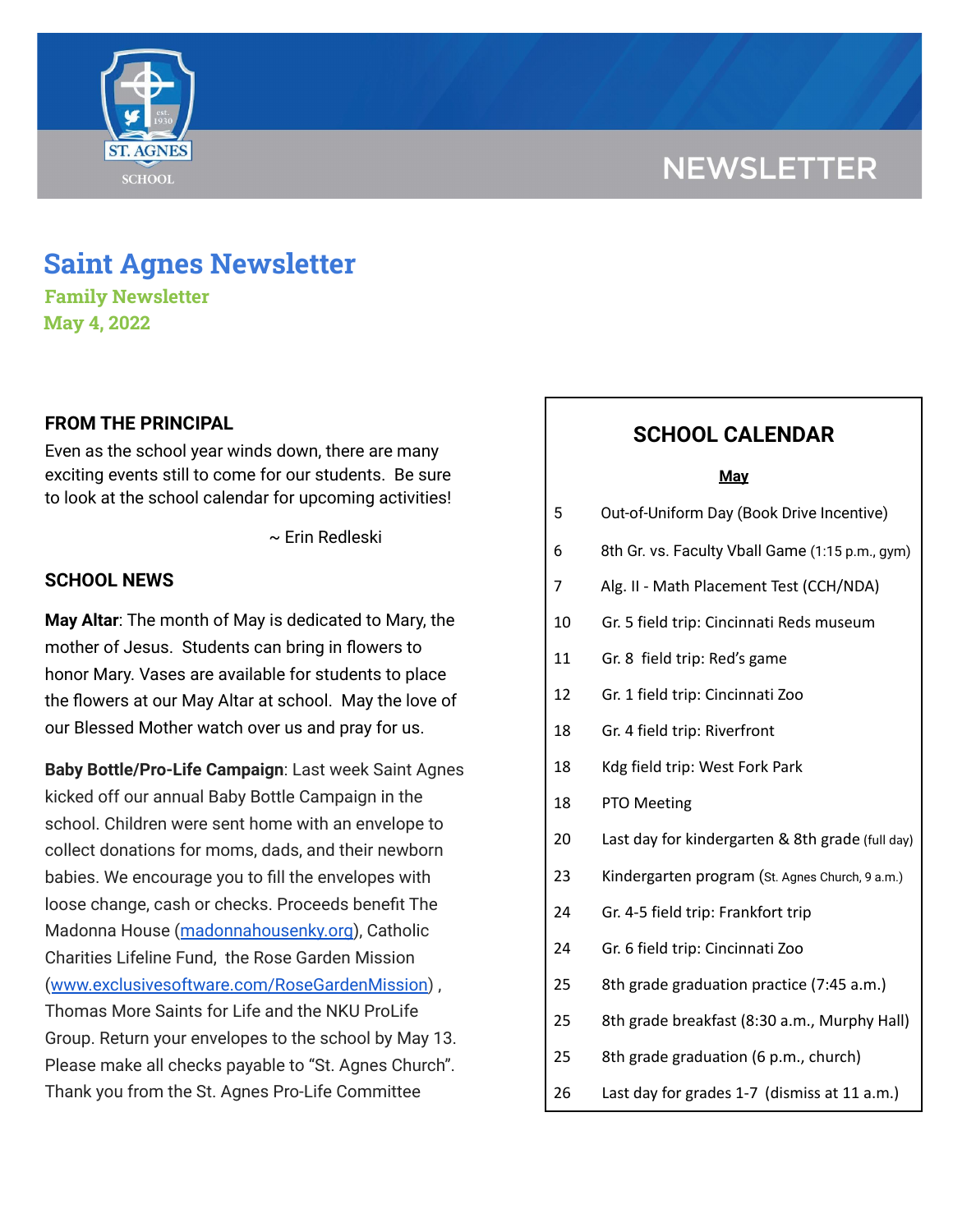**Lunch Visitors**: If you would like to join your child(ren) for lunch one day, please sign up using the provided link. Details about your lunch visit can be found on this [sign-up](https://signup.com/Group/7270313220456800119/) home page.

**Library News** - Overdue notices will be going home this week. Please look for missing library books and return them to school ASAP. Thanks! Contact Mrs. Egan with questions ([negan@saintagnes.com](mailto:negan@saintagnes.com))

**School Calendar 2022-2023:** The school calendar can be viewed [here](https://docs.google.com/document/d/19Jca5qDUn0PL7orYjTM3_tiJTiT1MqUm7a4nh3h5hlk/edit?usp=sharing).

**COVID-19:** Saint Agnes currently has zero active cases.

## **BOOSTERS**

Volleyball: Volleyball sign ups are now open at: <https://tshq.bluesombrero.com/Default.aspx?tabid=2307427> Signups will be open until Friday, May 13th for any St. Agnes student entering the 3<sup>rd</sup> through 8<sup>th</sup> grade in the fall of 2022. \*\*When registering your daughter make sure you list her Fall 2022 grade.\*\*

If your daughter is trying out for the competitive team (6<sup>th</sup> thru 8<sup>th</sup> grades only) please note this under the *comments/conditions section on the registration.* If your daughter does not make the competitive team, she will automatically be placed on the recreational team. Tryouts for these teams will be held in mid to late May.

Coaches for recreational teams 3<sup>rd</sup>-8<sup>th</sup> are two Virtus-trained parents. Please consider coaching your daughter's team (no volleyball experience necessary). When registering your daughter, please complete the volunteer section if you would like to coach! We are also in need of non-parent coaches for the competitive teams. Please reach out if you know anyone that would be interested. Practices typically start in August. Leagues are tentatively scheduled to start at the end of August. Below is a list of days each league will most likely play.

3rd grade: Friday (possibly some Wednesdays) 4th grade: Thursday 5th grade: Tuesday 6th grade: Wednesday 7th grade: Monday or Wednesday (depending on competitive or rec league) 8th grade: Tuesday or Wednesday (depending on competitive of rec league)

If you have questions, please contact Allison Fullenkamp at stagnesvball@gmail.com or via text at 513-678-7118.

#### **Mission Statement of Saint Agnes School**

Saint Agnes School exists to provide excellence in Catholic education while inspiring and empowering our students to live the Gospel message of Jesus Christ. As compassionate and faithful Christians, we continue to pursue our spiritual journey, achieve our highest academic potential, and be stewards of the Catholic faith to others.